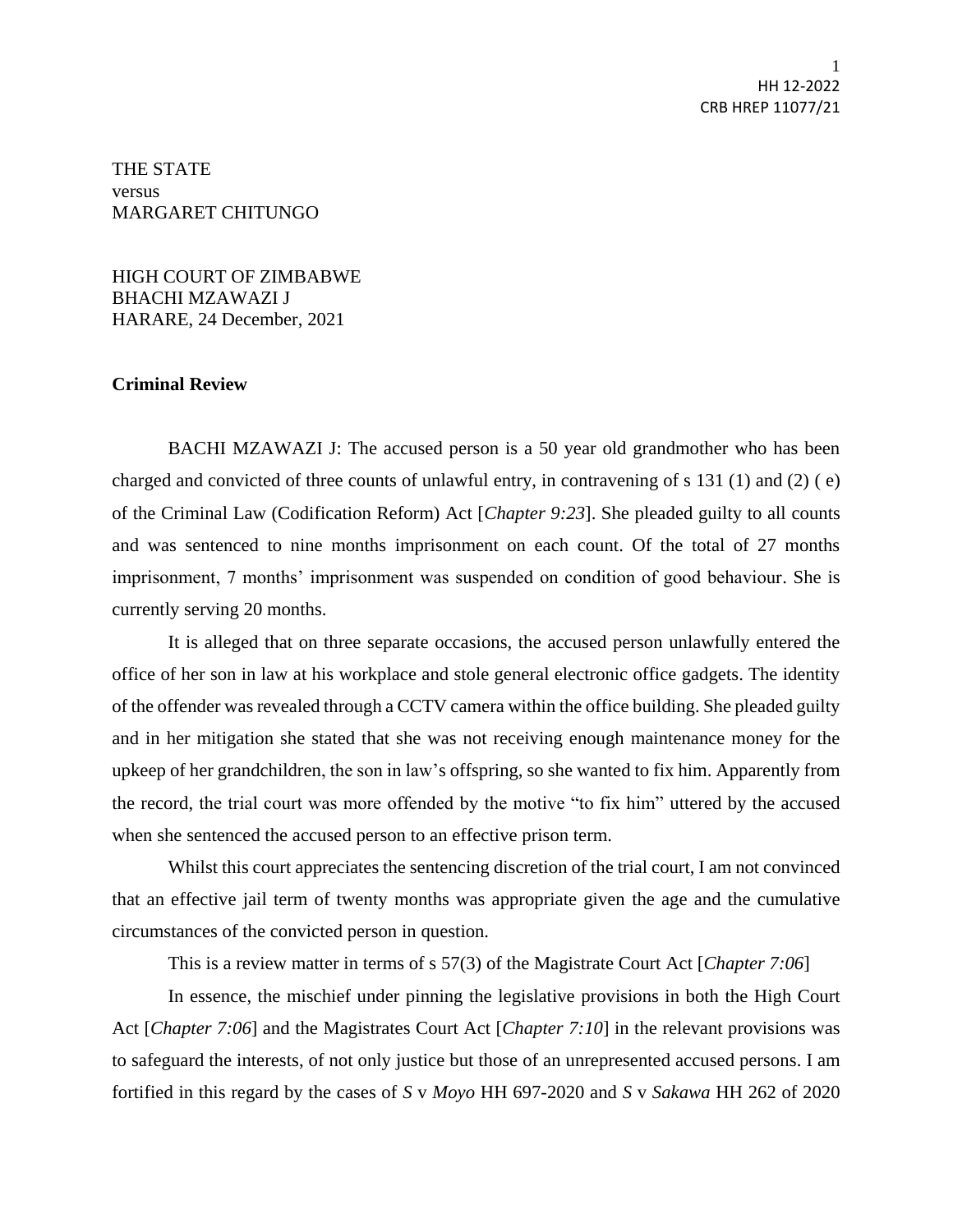which all lean in favor of reviewing of sentences of the court *a quo,* whenever it is considered necessary. This has also been catapulted into a constitutional right in s 70 (5) of the constitution of Zimbabwe Amendment (No. 20) Act, 2013 which states,

"Any person who has been tried and convicted of an offence has the right, subject to reasonable restrictions that maybe placed by law to:

a) Have the case reviewed by a higher court."

What is more striking in this case is that the trial court did not even address or consider community service nor accord the accused an option of a fine. In the case of *S* v *Silume* HB12-16 the failure to address the aspect of community service was deemed an irregularity.

MANTHONSI J enunciated that:

"Failure by a magistrates to enquire into the suitability of Community Service where he or she settles for an effective imprisonment of 24 months or less amounts to a misdirection."

Not only does community service assist in decongesting our over populated prison holding facilities, it saves both the State and public institutions where community service is carried out a lot of money. It is beneficial to the rehabilitation and reformation of the offender who pays for his crimes within his family and community environment. In turn the victims of the offence, witness the offender being visibly punished for his offence. Society is also reminded of the consequences of crime through seeing offenders publicly paying for their crime.

In the cases of *Square Zondo* HB 210/17 and *S* v *Mudondo Zava* HMA 15/17, both judges reminded trial courts of the need to capitalize the modern alternative sentencing trend encapsulated in community service when the effective sentence falls within the region or threshold of 24 months or less when it involves first offenders.

*In casu* the 50 year old was charged with unlawful entry in contravention of s 131 (1) (a) and 2 (e). The court did not even make a finding on aggravating circumstances but proceeded to give an effective custodial sentence without justifying why imprisonment was the only route in the circumstances.

Section 131 (2) of the Criminal Law (Codification and Reform) Act [*Chapter 9:23*] lists aggravating circumstance as those where the convicted person;

- entered a dwelling house; or
- knew there were people present in the premises, or
- carried a weapon, or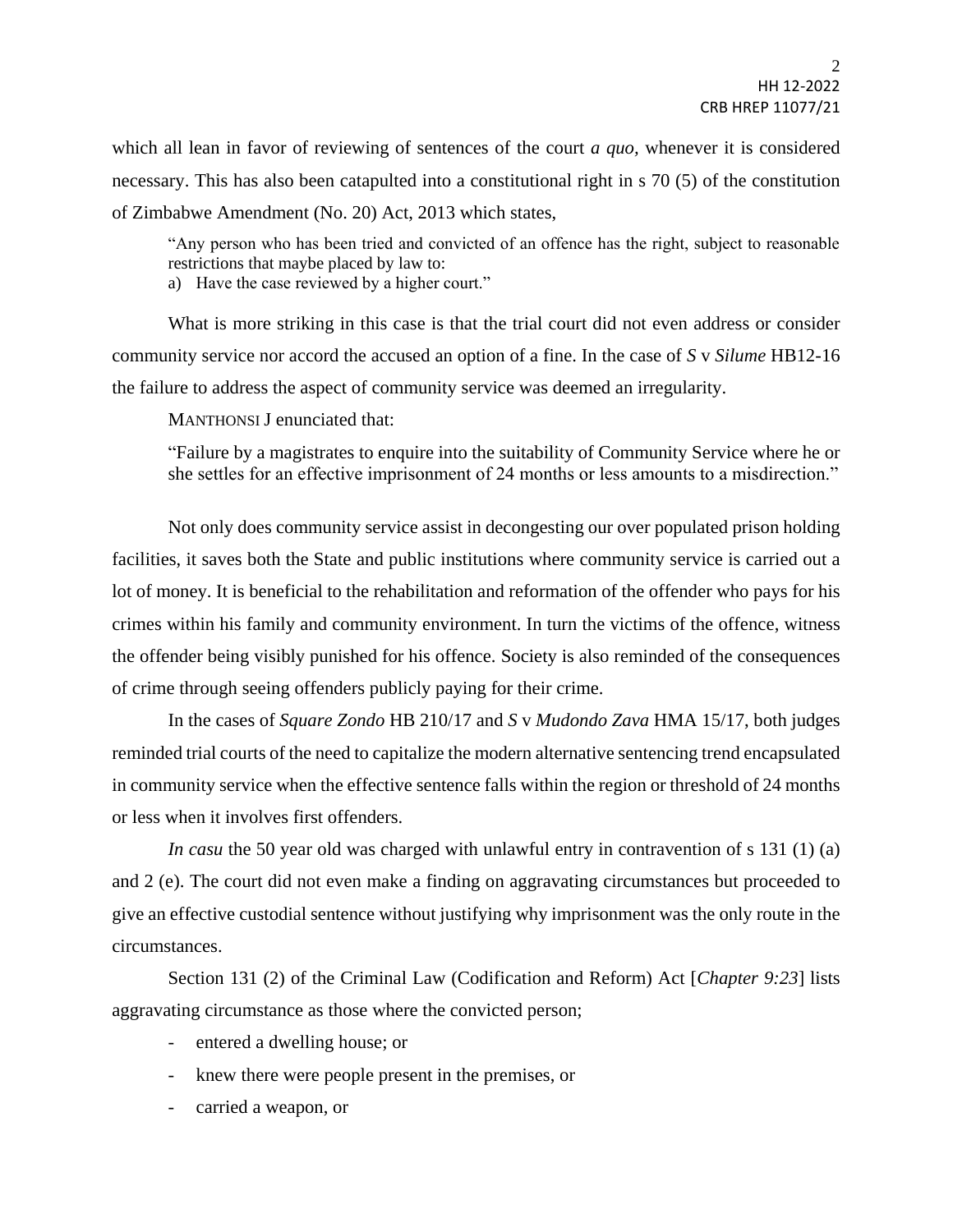- used violence against any person, or damaged or destroyed any property, in effecting entry, or
- committed or intended to commit some other crime.

No wonder why the trial court did not even delve into the issue of unlawful entry in aggravating circumstances, as the *modus operandi* of the accused does not fit squarely and cumulatively within the listed circumstances regarded as aggravatory.

The admitted facts show that the accused entered the office by opening an unlocked door. In my view there was thus no justification for an effective prison term, as contrasted from those involving forced entry.

Interestingly, little weight was attached to the accused person's mitigation. She is a senior citizen as correctly pointed out by the trial court, who is a sole self-supportive breadwinner of the three grandchildren sired by the complainant's employee, her son in law. Uprooting such an integral figure from the family structure destroys the whole fabric of that family and does not serve the interests of society. More so when there are other options to custodial sentences available in light of the circumstances of this case. As highlighted by TAKUVA J in *S* v *Shariwa* HB 37-03, punishment should fit both the offender and the crime.

The penalty section of the charge s 131 of the Criminal Law (Codification and Reform) Act, provided for options to pay a fine. MANTHONSI J in *S* v *Mlauzi* HB 159/16 emphasized that where a statute provides for a fine or imprisonment, it is a misdirection on the part of the sentencing court to impose imprisonment without giving serious consideration first and foremost to a fine.

The same sentiments were echoed in the cases of *S* v *Ncube*, *S* v *Dzonotizei* HH 126/14 *Tsaura and Anor* v *The State* HMT 2/20, that a fine should be considered whenever possible and first offenders should be kept out of prison as much as possible.

*In casu*, the age and sex of the offender should have swayed the court to tamper justice with mercy. See *S* v *Manaiwa & Anor* HB- 72-90 where the courts urged trial magistrate to show some affirmative action by being lenient to female first offenders.

The likelihood that a 50 year old who had lived a crime free life for half a century will commit more offences or succumb to recidivism is very rare. See *Harvey* 1967 RLR 203 and *Malunga* 1990(1) ZLR 124.